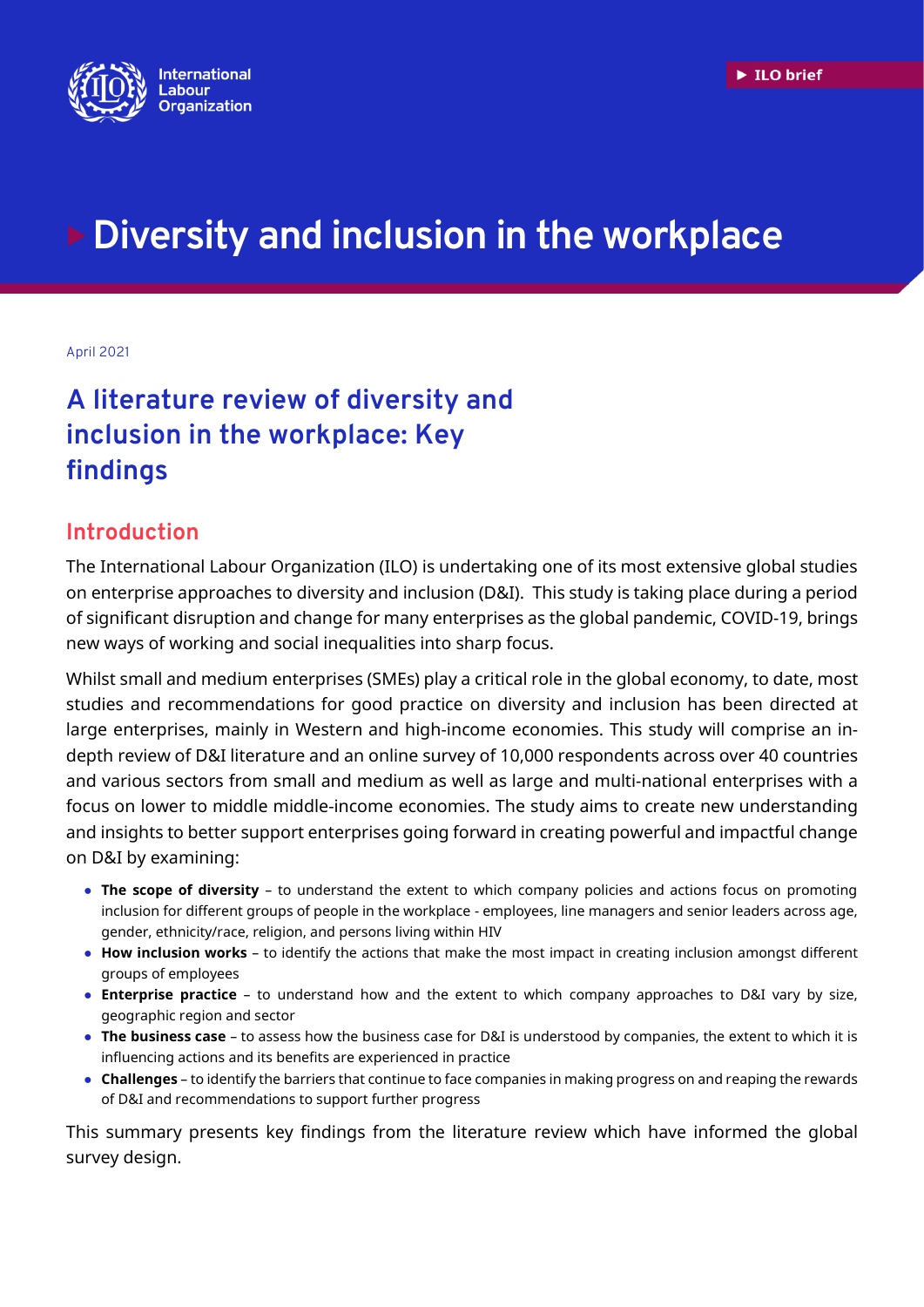#### **No 'one-size fits all' solution**

The principles of D&I, seeking to welcome and value employees from different backgrounds, resulting in benefits for employees, business, wider economies and societies, are applicable to all groups and enterprises everywhere. However, how D&I are understood, what motivates and drives action as well as priorities and challenges vary across countries and enterprises. This is influenced by the enterprises' operating context including, for example, national laws and cultures, sector and size. This means that there is no 'one size fits all' approach to creating change on D&I. Yet, most D&I company guides advocate a 'best practice' approach.

#### **D&I drivers and benefits**

Extensive research has shown the correlations between greater D&I and improvements in employee and enterprise performance. Promoting D&I has been shown to yield benefits for enterprises, society and economies in widening the demographic pool for attracting and retaining employees<sup>i</sup>. It can lower costs such as turnover and sickness absence<sup>ii</sup> and add value through higher levels of employee productivity, creativity and engagement as well as innovation and improved decision making<sup>ii</sup>. As a result, several large-scale in-depth global studies demonstrate the relationship between diversity in management and leadership roles and the improved financial performance of enterprisesiv .

In addition to the business benefits driving action on D&I, there is also growing pressure from employees internally and externally, from investors and customers as well as national laws, policies and programmes. Increasingly, investors and portfolio managers are basing their decisions on data linked to the environmental, social and governance (ESG) performance of a company as well as financial performance. Promoting D&I as part of the core business approach, values and culture are key elements of this. However, what is less clear from the literature is the impact that different drivers have in practice on creating positive change on D&I.

#### **Slow pace of change**

Despite the well-documented benefits of D&I, the pace of change remains patchy and painfully slow across enterprises in all regions, sectors and size and more progress is being achieved in relation to some diversity groups compared with others.

Research suggests that most enterprise D&I action focus on gender, followed by ethnicity/race and sexual orientation<sup>v</sup>. Inclusion for people with disabilities gets less attention within companies with very little attention on religion and belief, age – particularly in relation to older workers – and people living with HIV/AIDS. Unemployment amongst people with disabilities is as high as 80% in some countries with employers often assuming people with disabilities are unable to work. Even on gender, where there is most focus, progress is slow. Whilst the share of women in managerial positions globally is growing with a steady upwards trend since 2002, women hold fewer than 30% of entry-level management positions and in 60% of companies, fewer than 30% of senior managers and top executives are women<sup>vi</sup>. Women remain more likely than men to be employed in low-skilled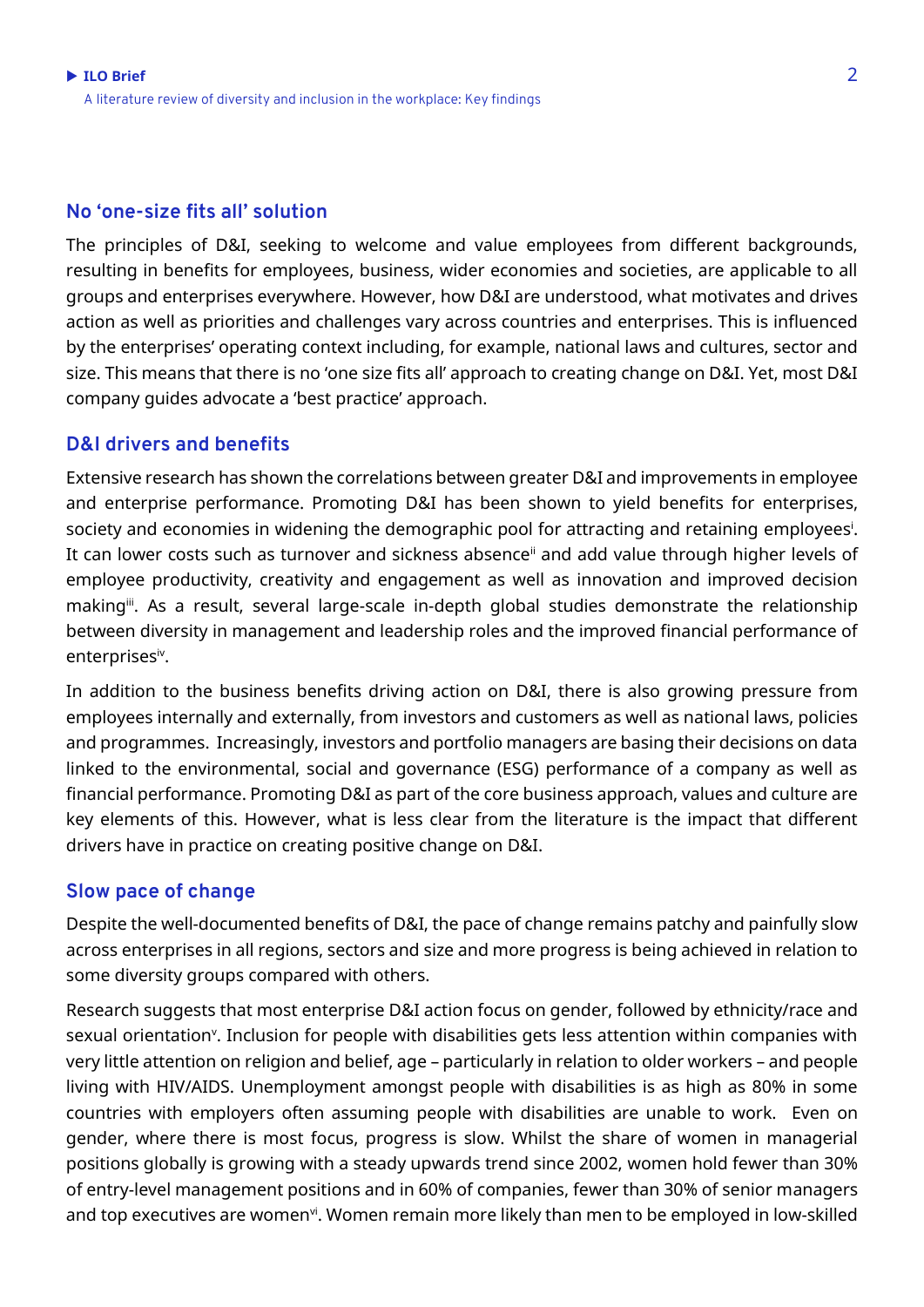occupations and face worse working conditions and be more exposed to informal employment. Globally, the gender wage gap remains at almost 20%<sup>vii</sup> .

#### **Challenges and opportunities for change**

Whilst current research shows that leadership, a focus on behaviours and culture and the strategic positioning of D&I are all critical to achieving a positive impact on outcomes, it also suggests that much progress remains to be made in all three of these areas. In short, studies show that most companies have yet to take the approach to change and extent of actions required to achieve progress on and the benefits of D&I.

On leadership, there is often a lack of accountability for diversity and inclusion<sup>viii</sup>. Senior leaders frequently remain unaware and out of touch with the barriers to inclusion experienced by diverse employees<sup>ix</sup>. They often fail to prioritise or empower line managers to promote diversity and inclusion<sup>x</sup> and not enough are measuring the impact of enterprise actions and tracking progress or learning from what is working well and less well. Often behaviours, particularly day-to-day harmful micro-behaviours that undermine D&I and can erode the wellbeing and confidence of diverse employees, remain unaddressed within enterprises.

However, the disruption brought about by the global COVID-19 pandemic has also brought enterprise approaches to D&I and what employees are looking for from their employers on D&I into sharper focus as existing social inequalities have become more exposed. Whilst it may be too early to conclude the overall impact of this global event, there are some signs that as well as challenges, it also brings opportunities for progress as many enterprises review their approach to work and their value proposition to employees, including D&I.

**Contact details** Bureau for Employers' Activities (ACT/EMP) and Gender, Equality, Diversity and Inclusion Branch (GEDI)

**International Labour Organization** Route des Morillons 4 CH-1211 Geneva 22 **Switzerland** 

E: actemp@ilo.org/ ged@ilo.org

© International Labour Organization 2021